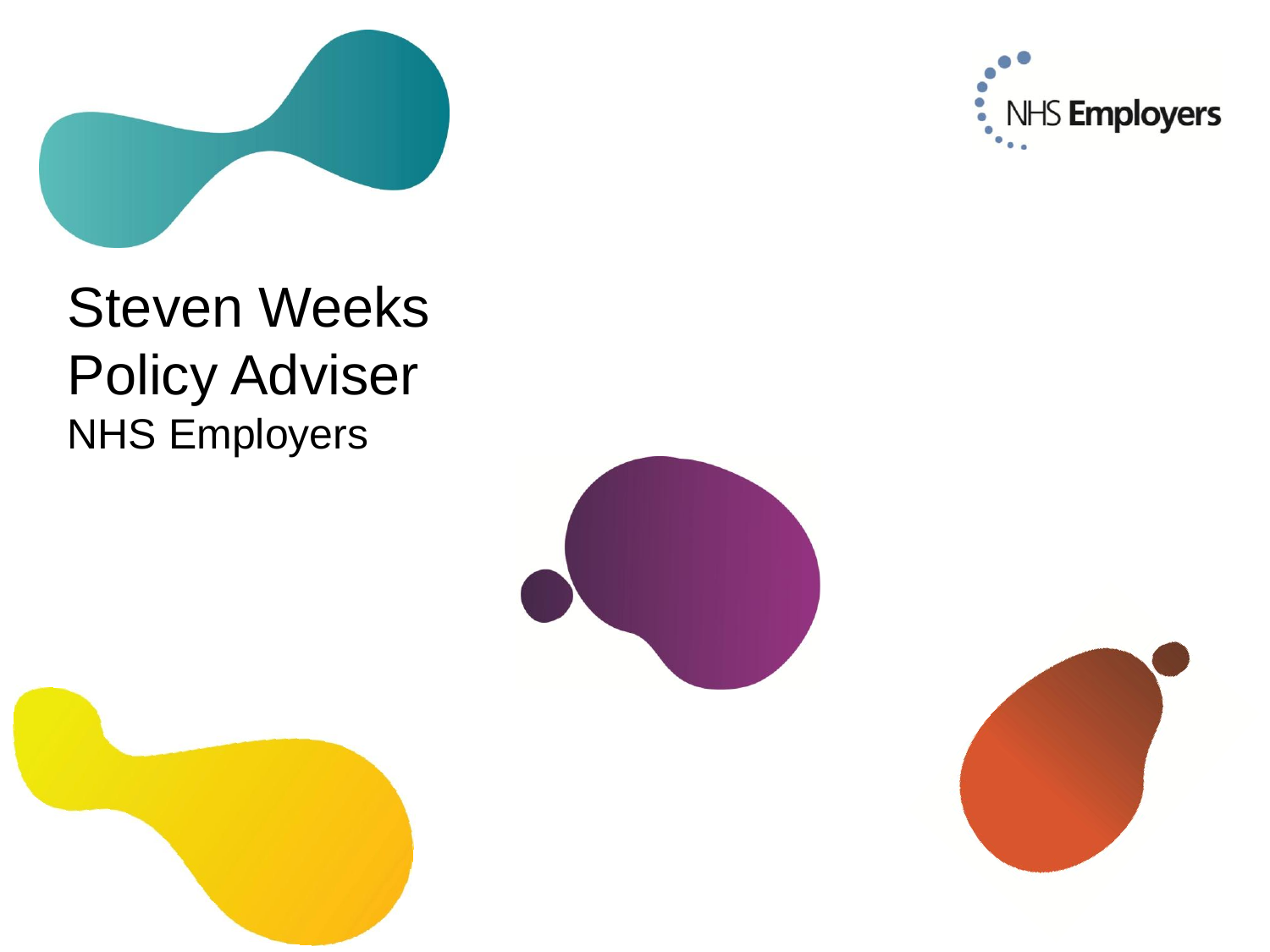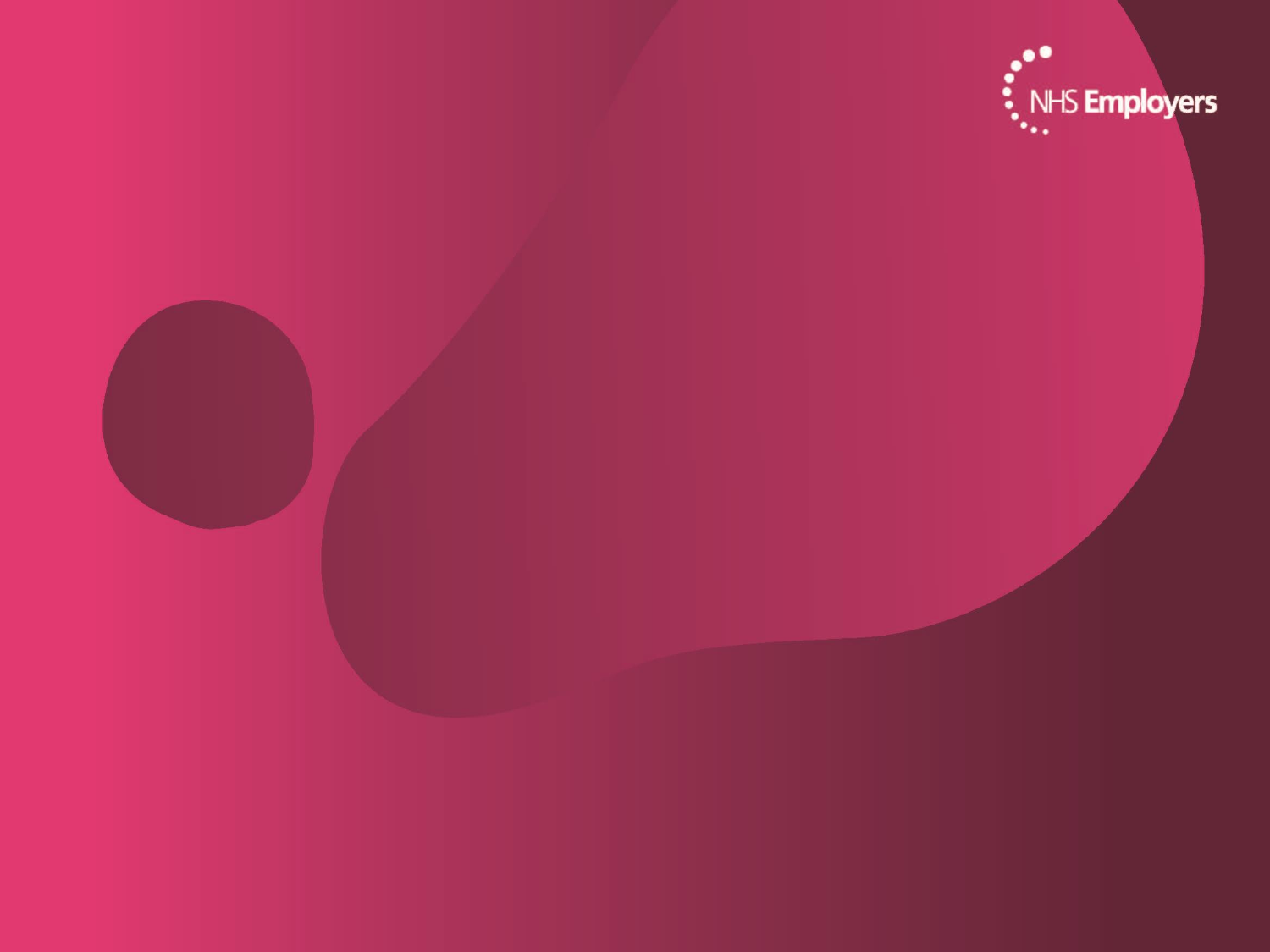## NHS England Recruitment and retention challenges 2104



NHS facing challenge of expansion after period of retrenchment

Clinical staff numbers frozen 2010-12 for financial reasons

Growth since 2013 following concern over patient safety/quality of care

UK workforce supply in balance for doctors but demand for nurses exceed supply especially for experienced staff

Local employer responses-mostly non UK recruitment

National response-Health Education England expand supply and return to practice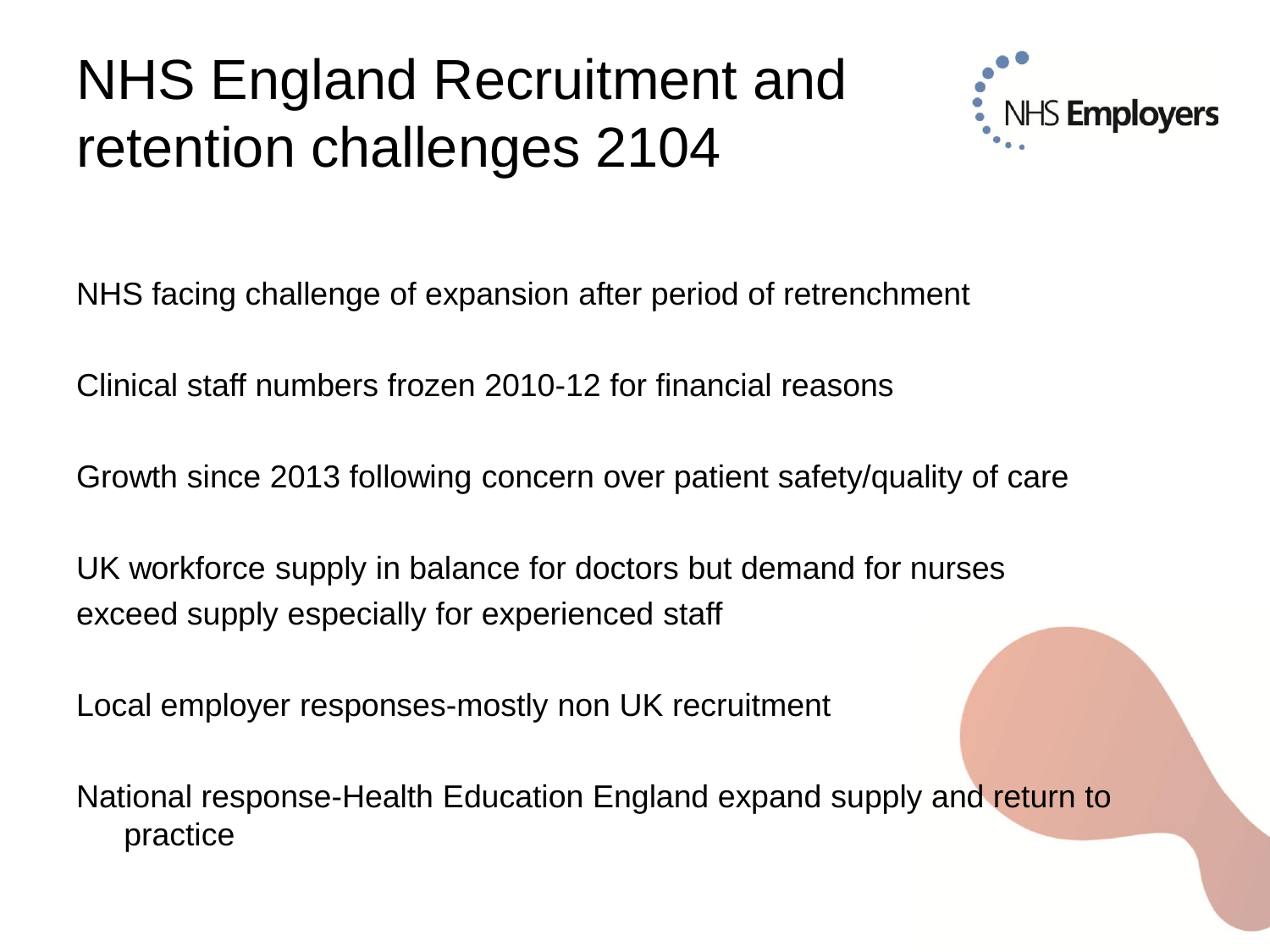## Current challenges



Wrong type of doctor-oversupply of hospital doctors-too few primary care

Challenges in nursing-need experienced nurses-over third of organisations staffing shortages and vacancy rate of 10% in affected areas

Responses-competition between organisations limited. Main response seek non UK recruits principally from EU Southern Europe.

Retention via improved staff experience-overall picture stable

Overall migration policy restricts non EU recruitment-EU now accounts for 70%

National targets for Health Visitor and Midwifery occupations